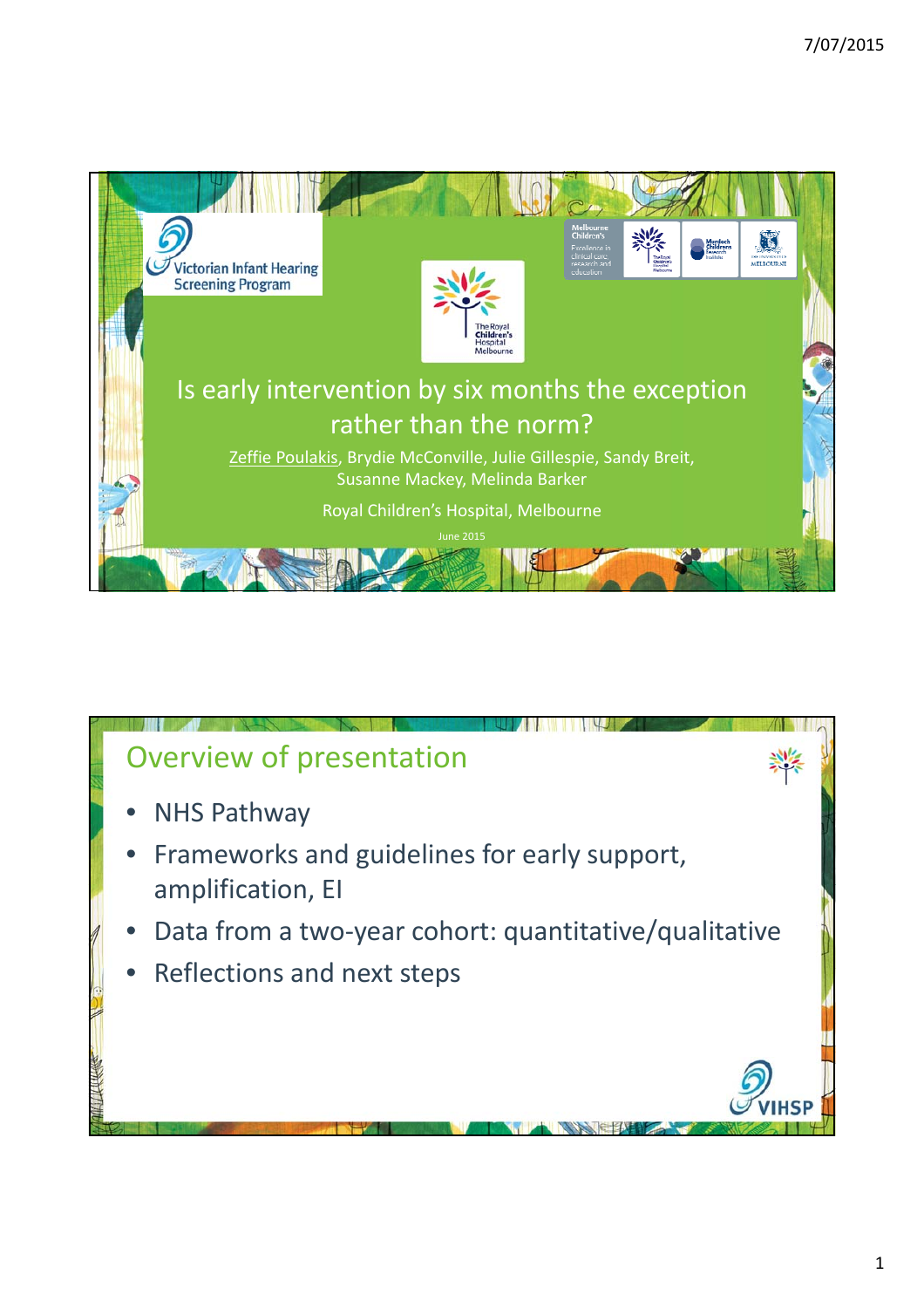

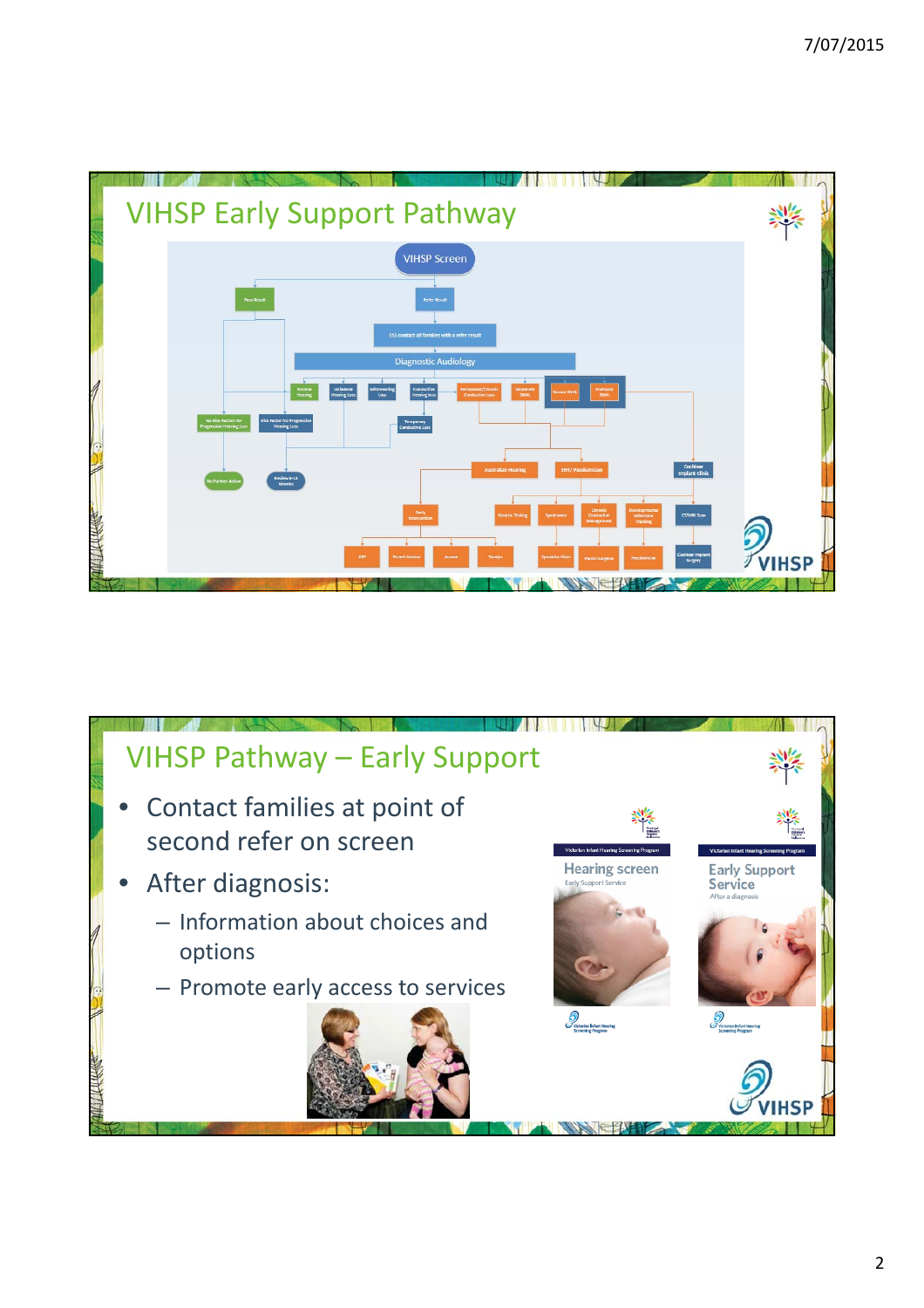

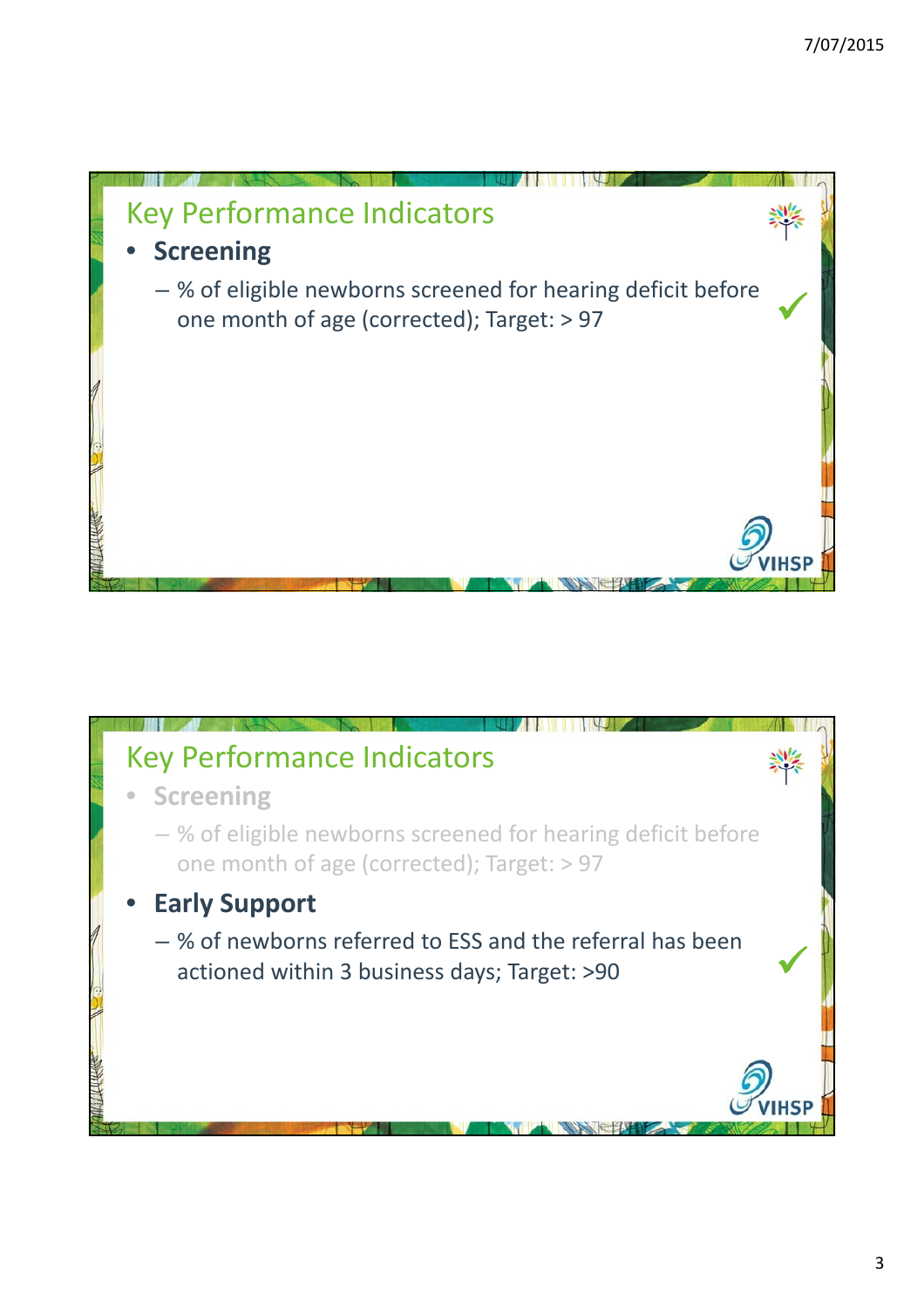

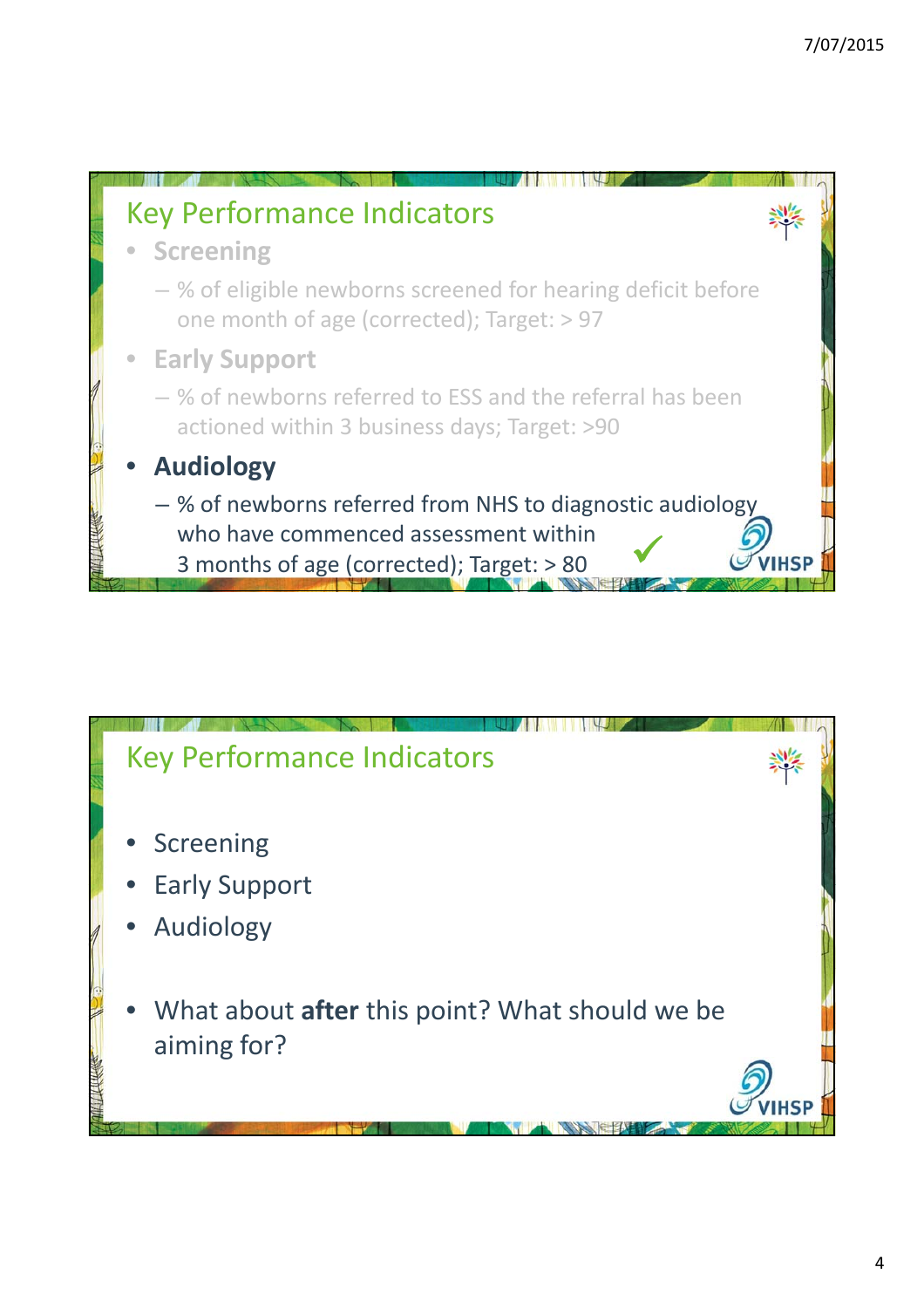

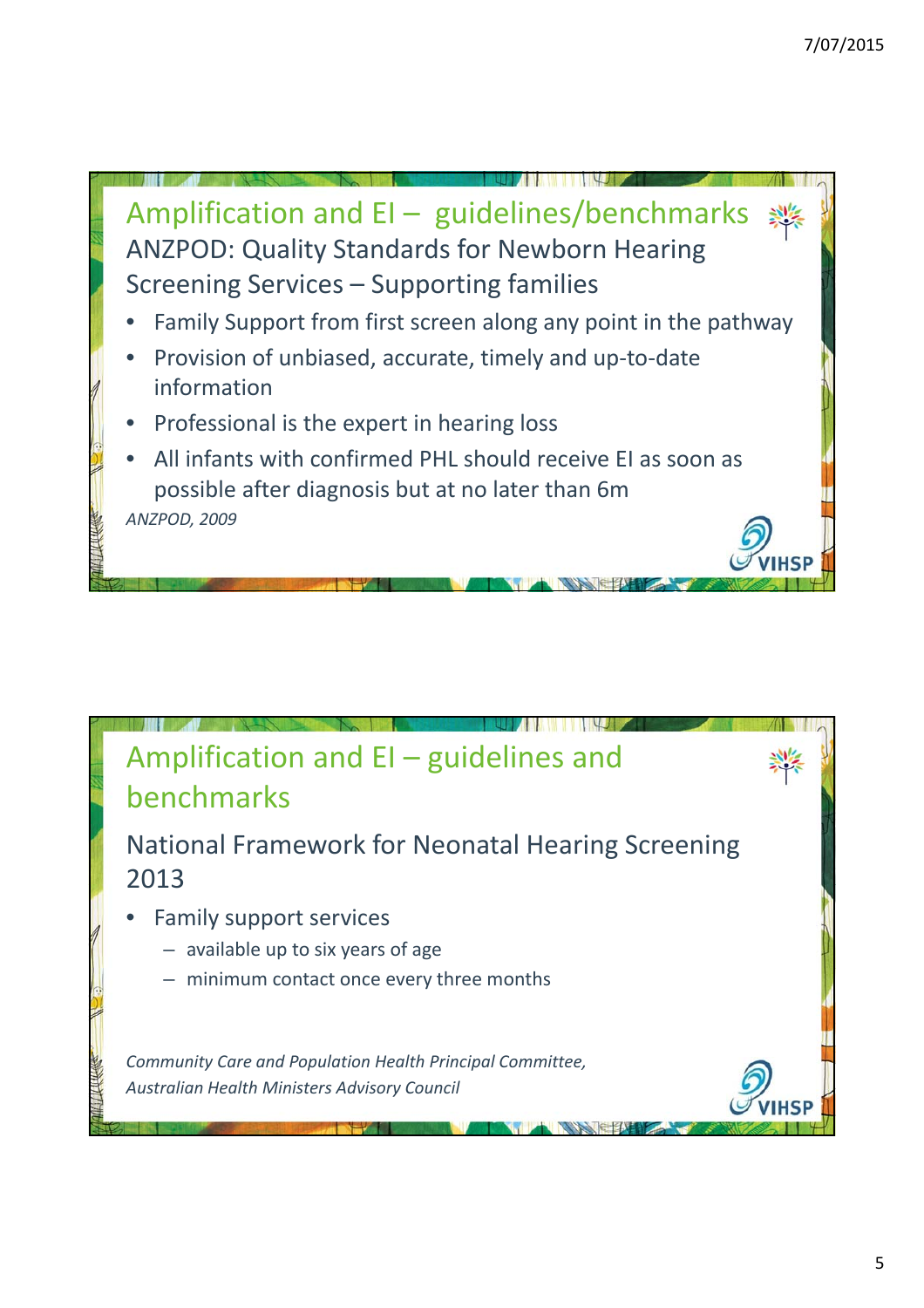

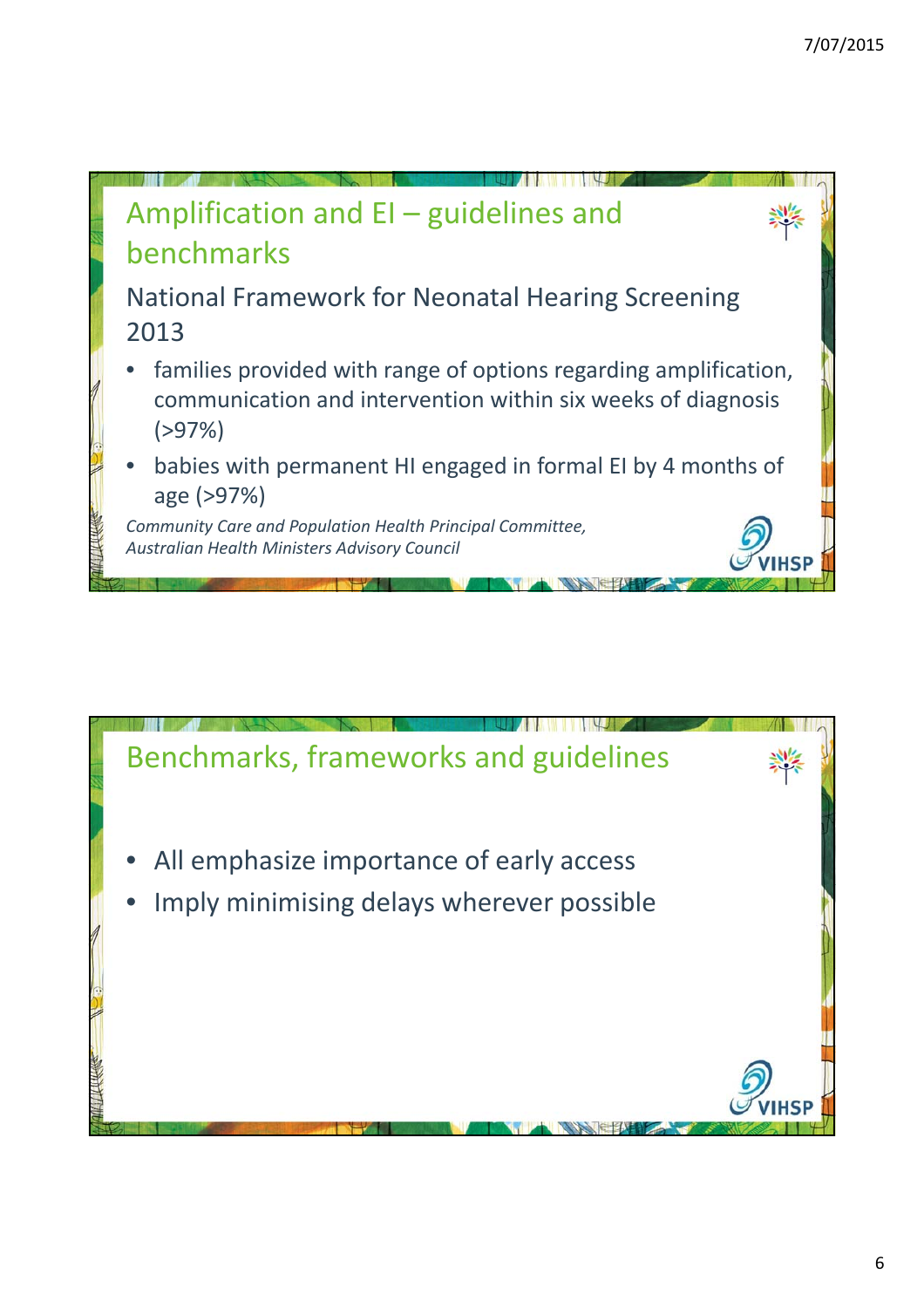

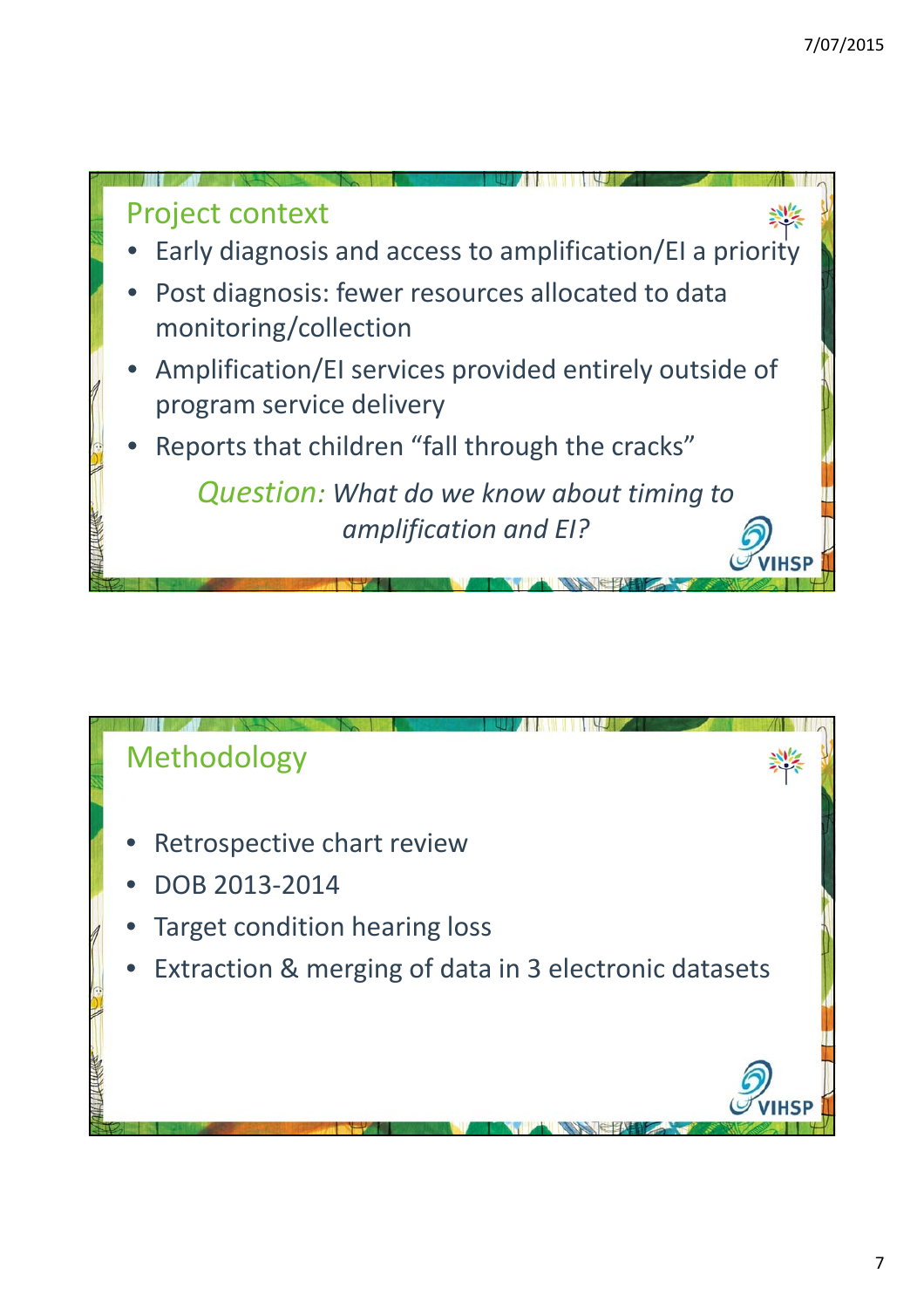

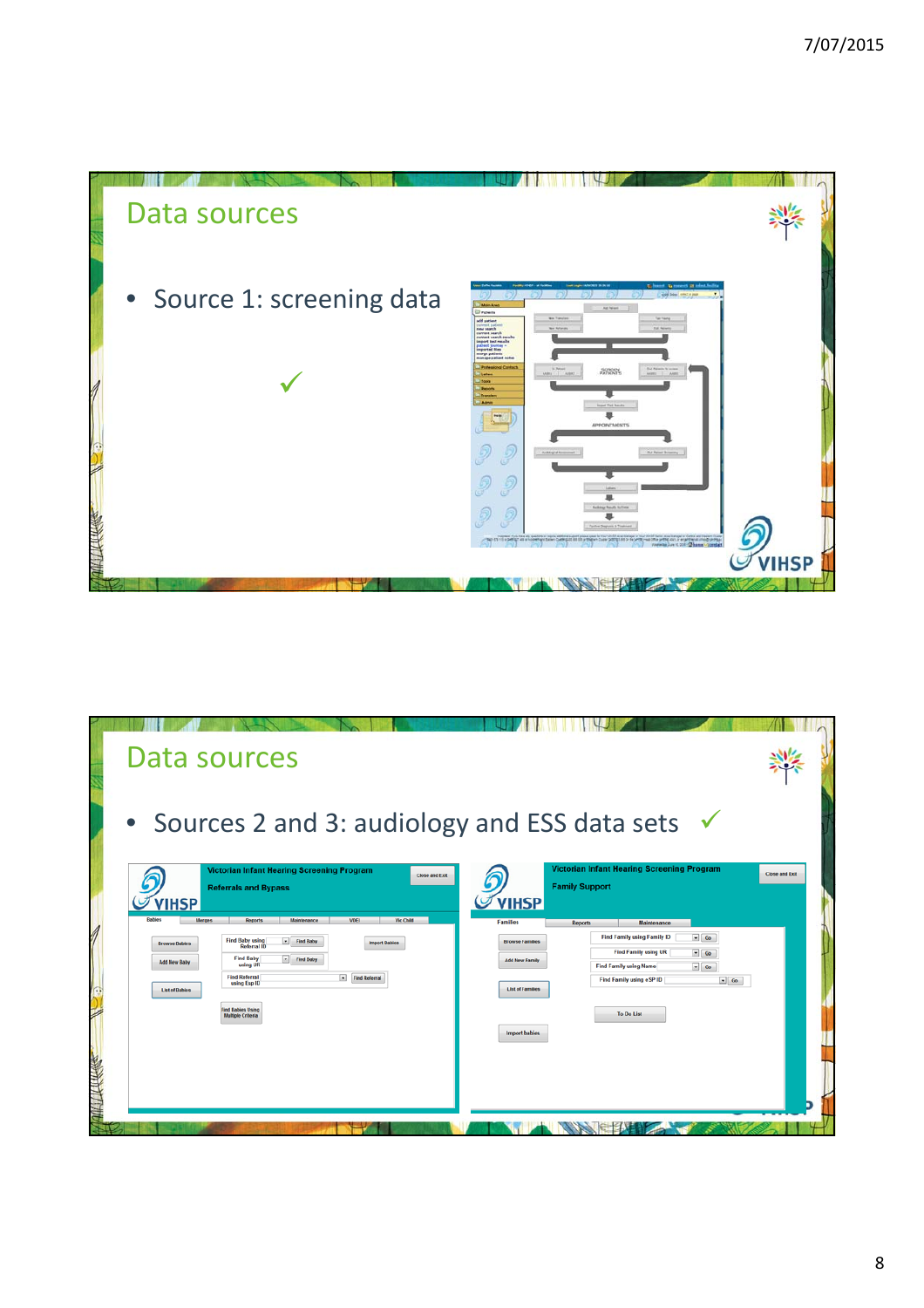

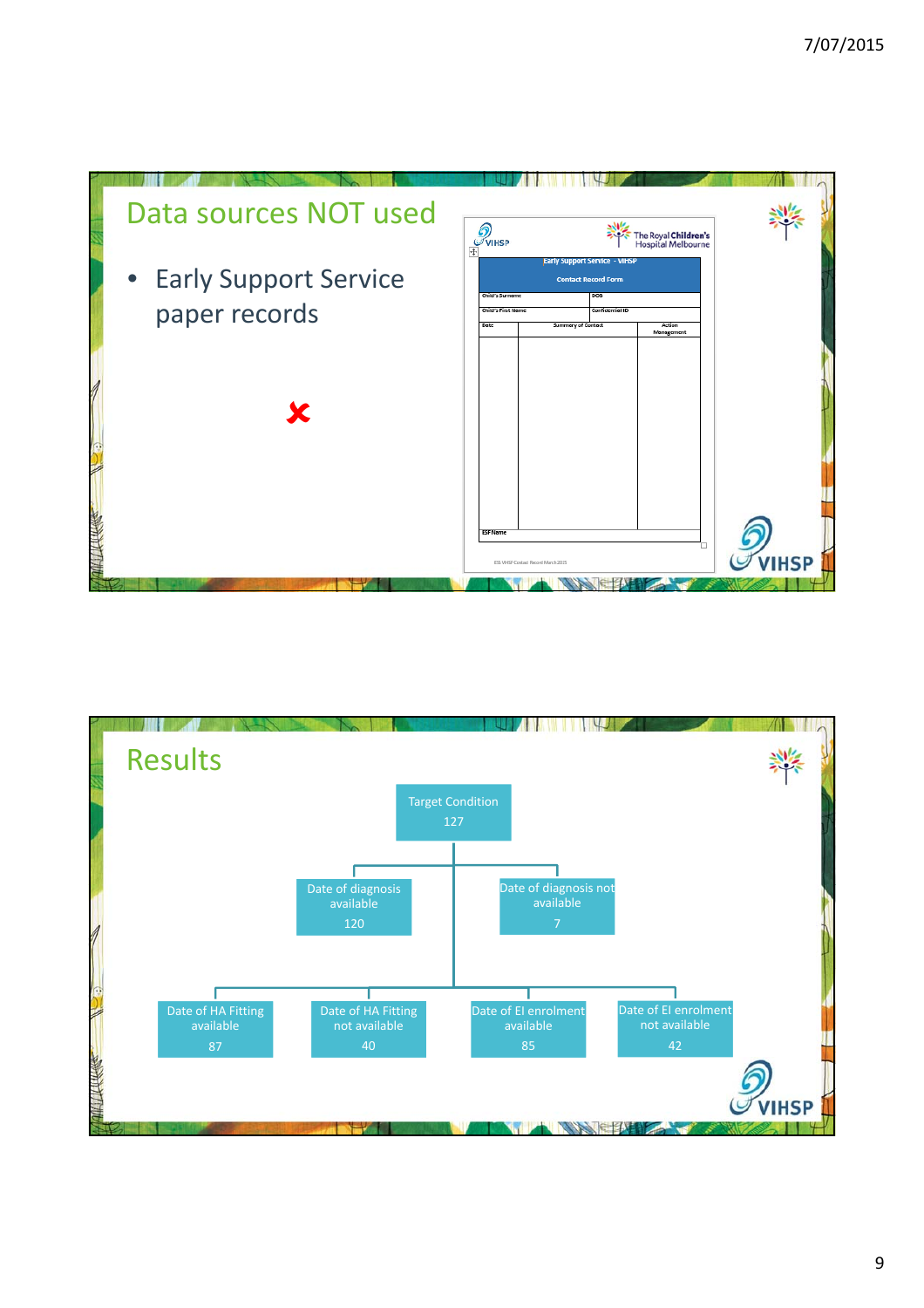

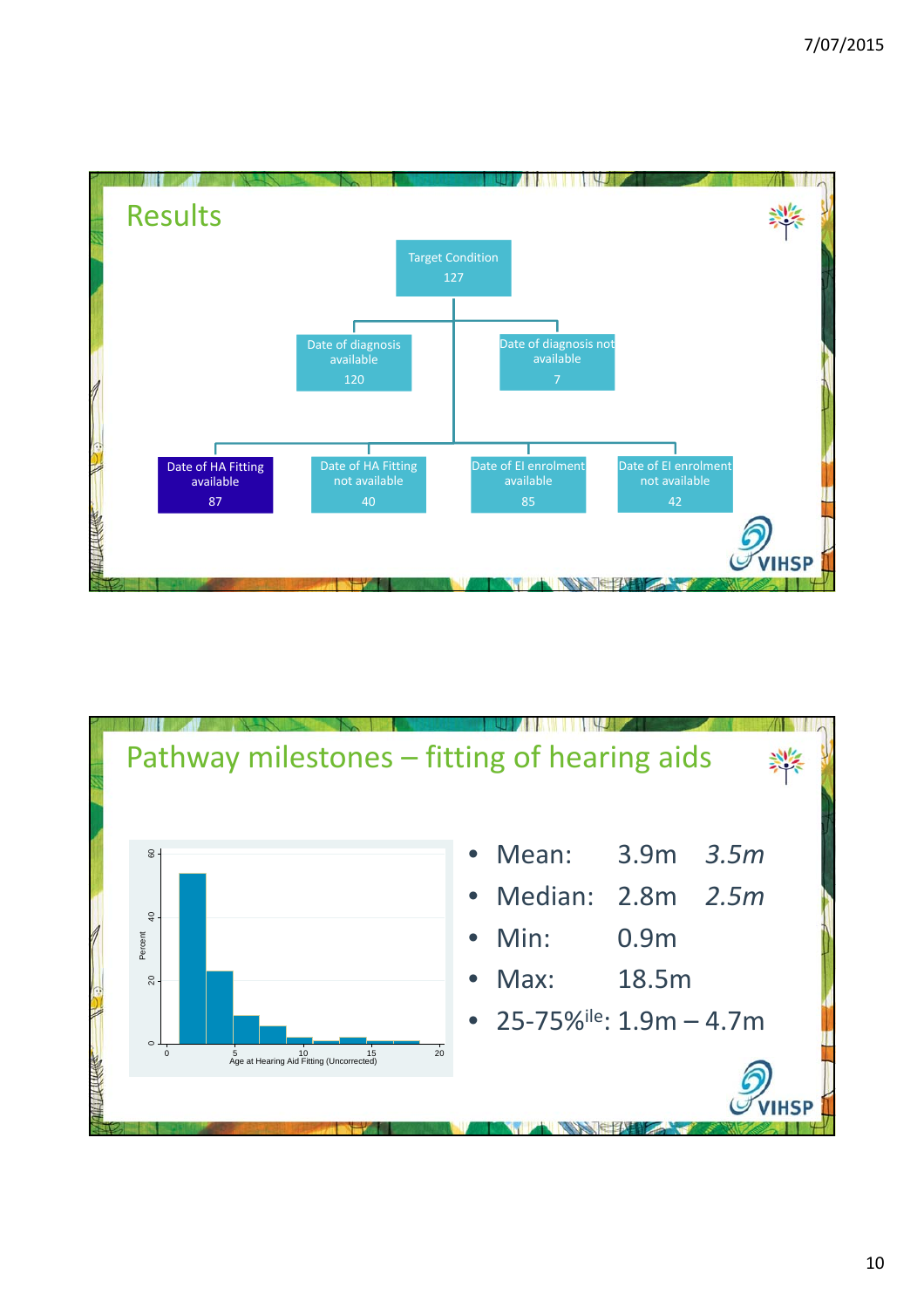| Case note review - late aid fit ( $\geq 6m$ age corrected) |                |  |
|------------------------------------------------------------|----------------|--|
|                                                            | N              |  |
| <b>Child Factors</b>                                       |                |  |
| Other health issues/disabilities a priority                | $\mathcal{P}$  |  |
| Not eligible for services (AN, NH, out of state)           | $\overline{4}$ |  |
| <b>Family Factors</b>                                      |                |  |
| None Documented                                            | $\overline{0}$ |  |
| Lost to documentation                                      |                |  |
| No information in our data                                 | 9              |  |
| Loss to follow up                                          |                |  |
| Failed to engage/ disengaged with services                 | $\mathcal{P}$  |  |
|                                                            |                |  |

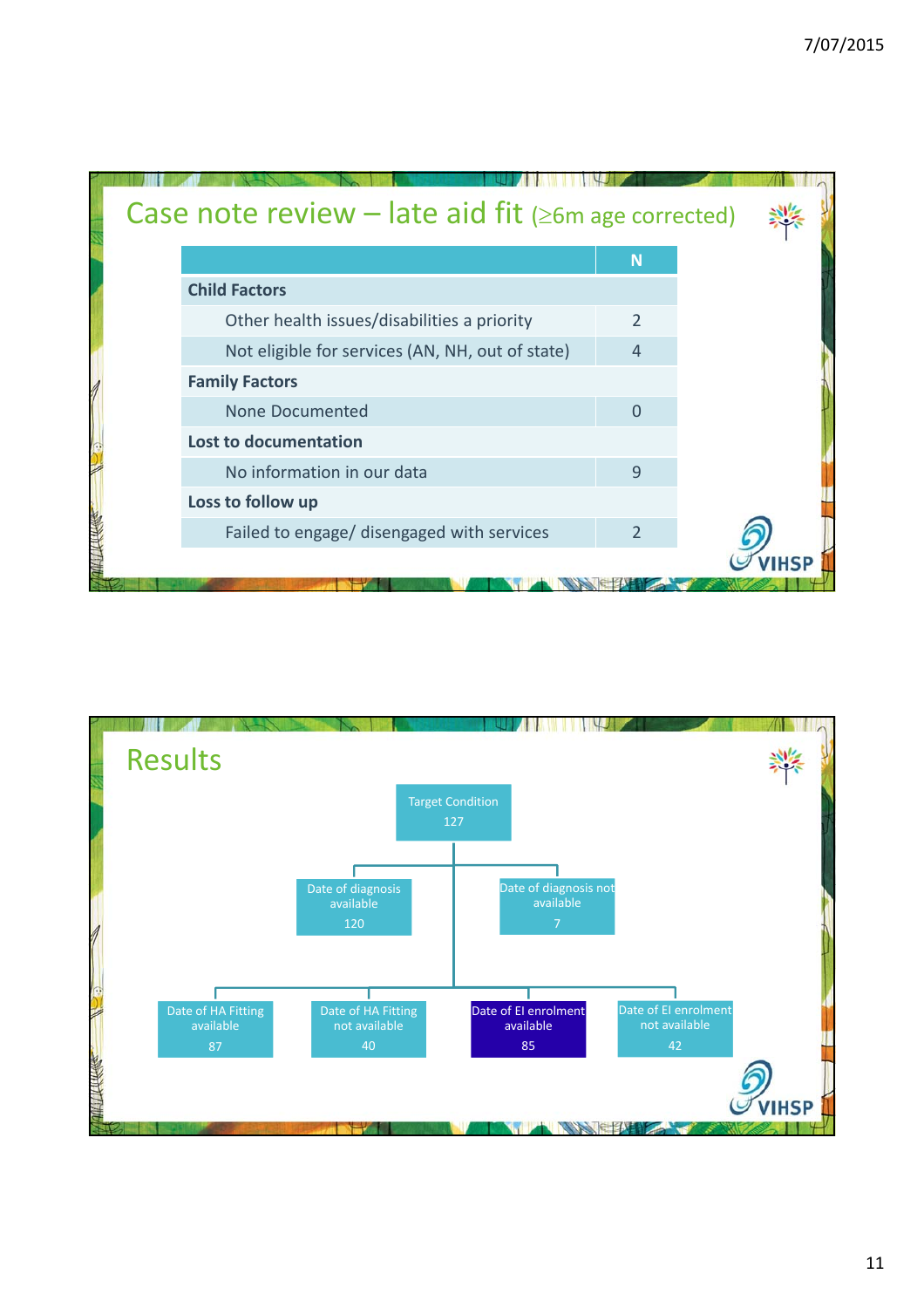

| Case note review $-$ late EI ( $\geq$ 6m age corrected) |                |  |
|---------------------------------------------------------|----------------|--|
|                                                         | N              |  |
| <b>Child Factors</b>                                    |                |  |
| Other health issues/disabilities a priority             | $\overline{4}$ |  |
| <b>Family Factors</b>                                   |                |  |
| NESB factors not addressed                              | $\mathfrak{D}$ |  |
| Family out of state                                     | 3              |  |
| Lost to documentation                                   |                |  |
| No information in our data                              | 10             |  |
| Loss to follow up                                       |                |  |
| Failed to engage/ disengaged with services              | 9              |  |
|                                                         |                |  |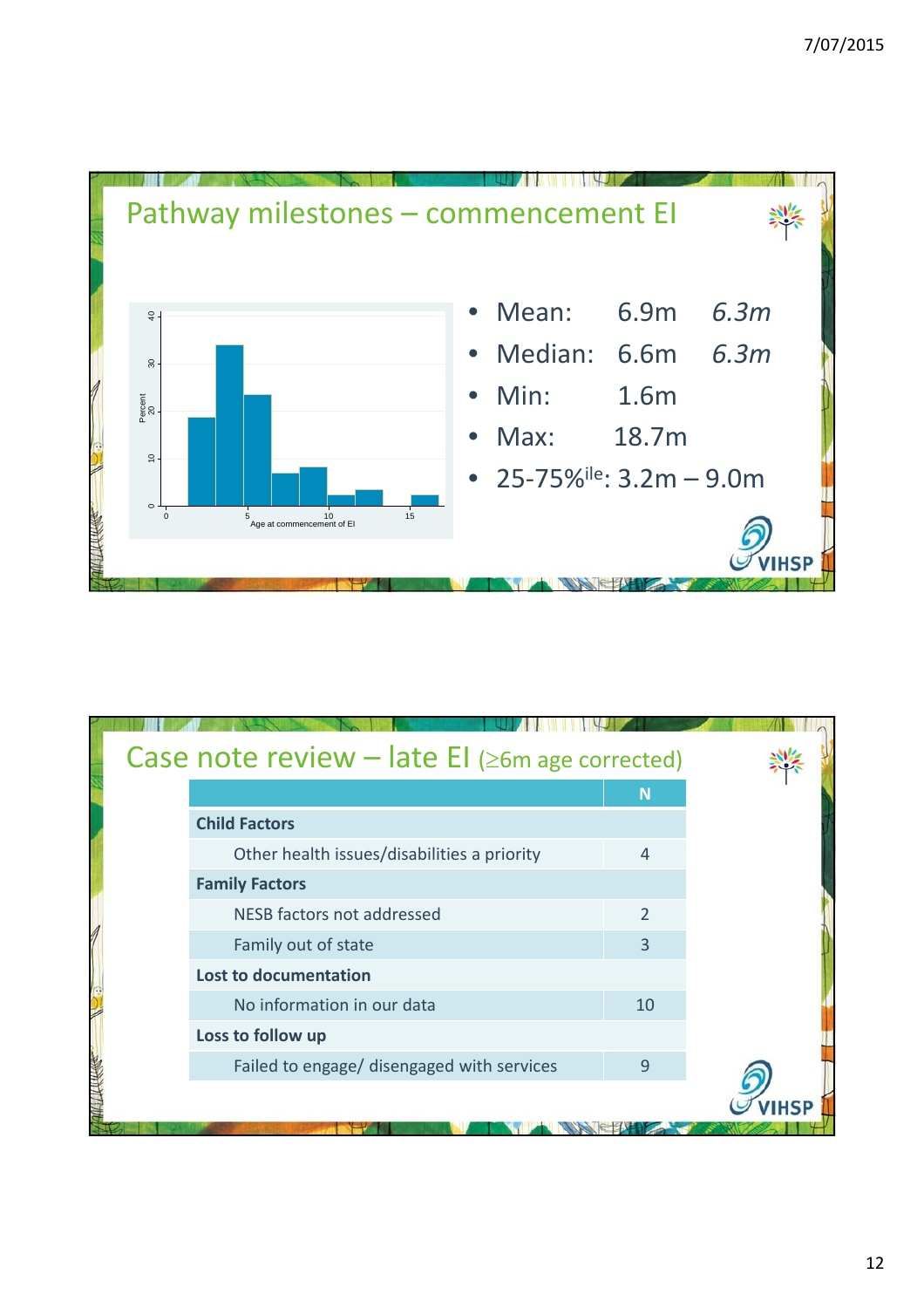

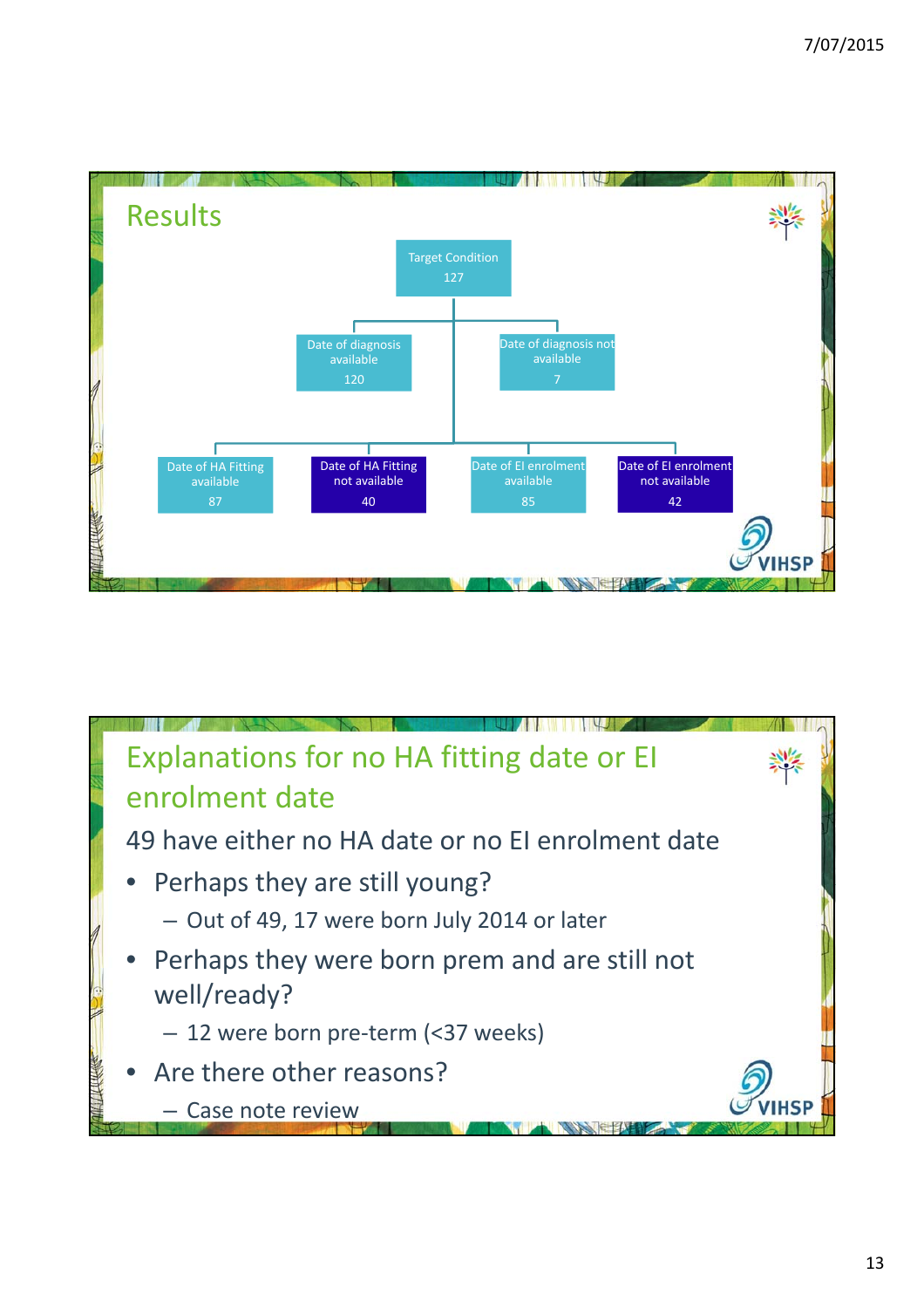| Case note review - no aids or El                               | <b>N</b> |  |
|----------------------------------------------------------------|----------|--|
| <b>Child Factors</b>                                           |          |  |
| Delays in getting a definitive diagnosis                       | 10       |  |
| Other health issues/disabilities a priority                    | 10       |  |
| Not eligible for services (AN, NH, out of state)               | 15       |  |
| <b>Family Factors</b>                                          |          |  |
| NESB barriers not addressed                                    | 6        |  |
| Family out of state                                            | 5        |  |
| Other/prior experience with the system/other agencies involved | 7        |  |
| <b>Lost to documentation</b>                                   |          |  |
| No information in notes                                        | 23       |  |
| Loss to follow up                                              |          |  |
| Failed to engage/ disengaged with services (inc. ESS)          | 39       |  |

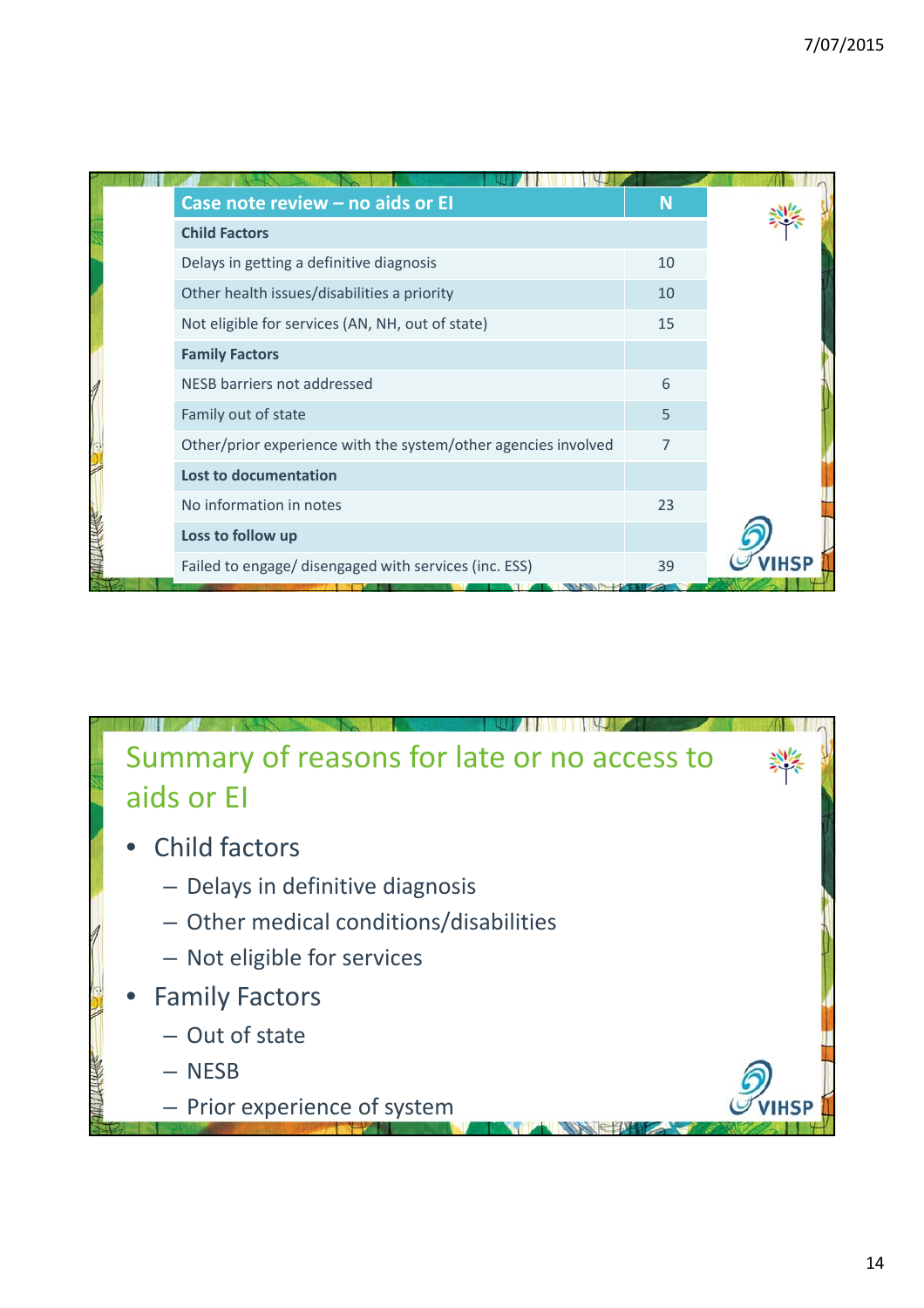

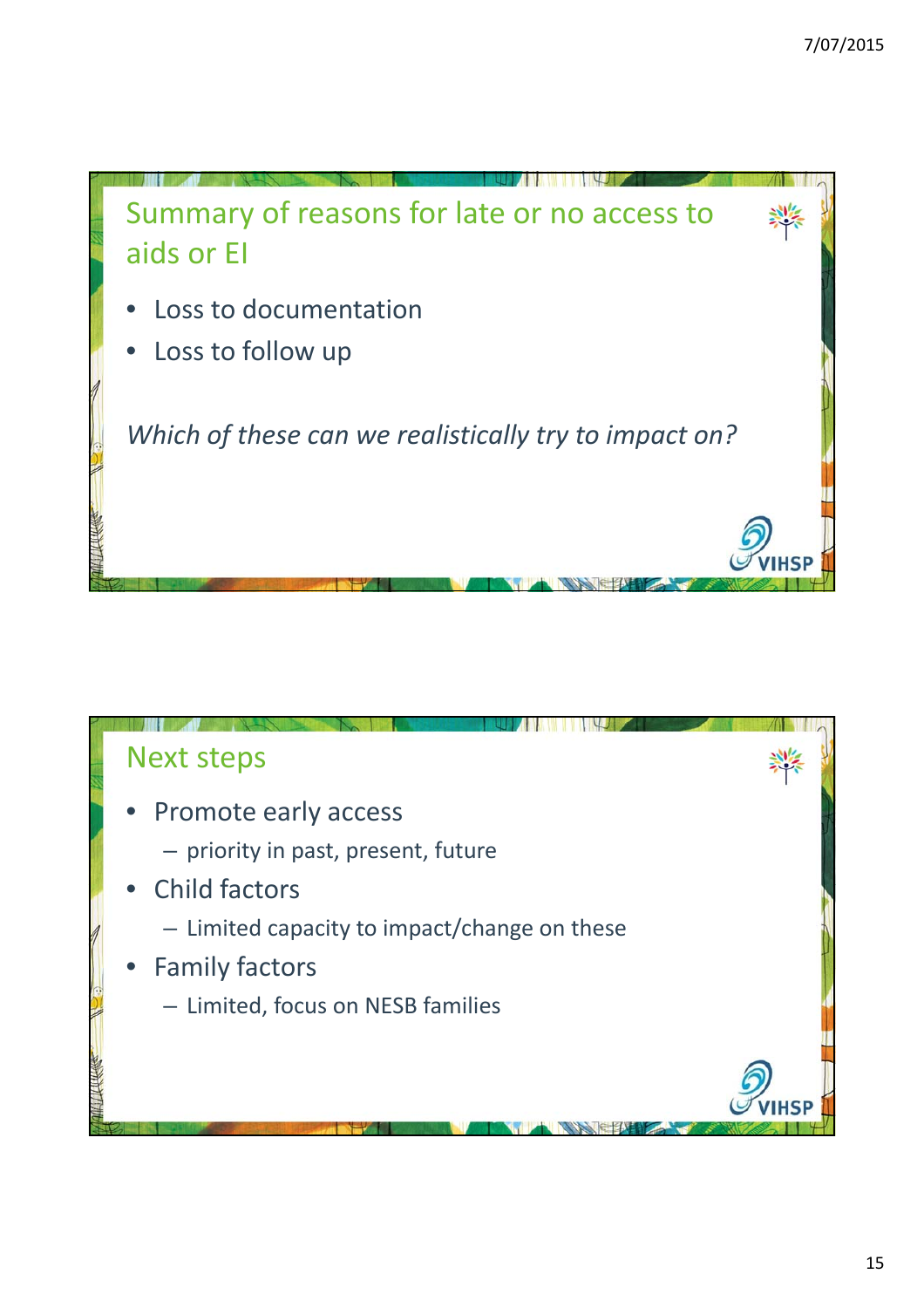